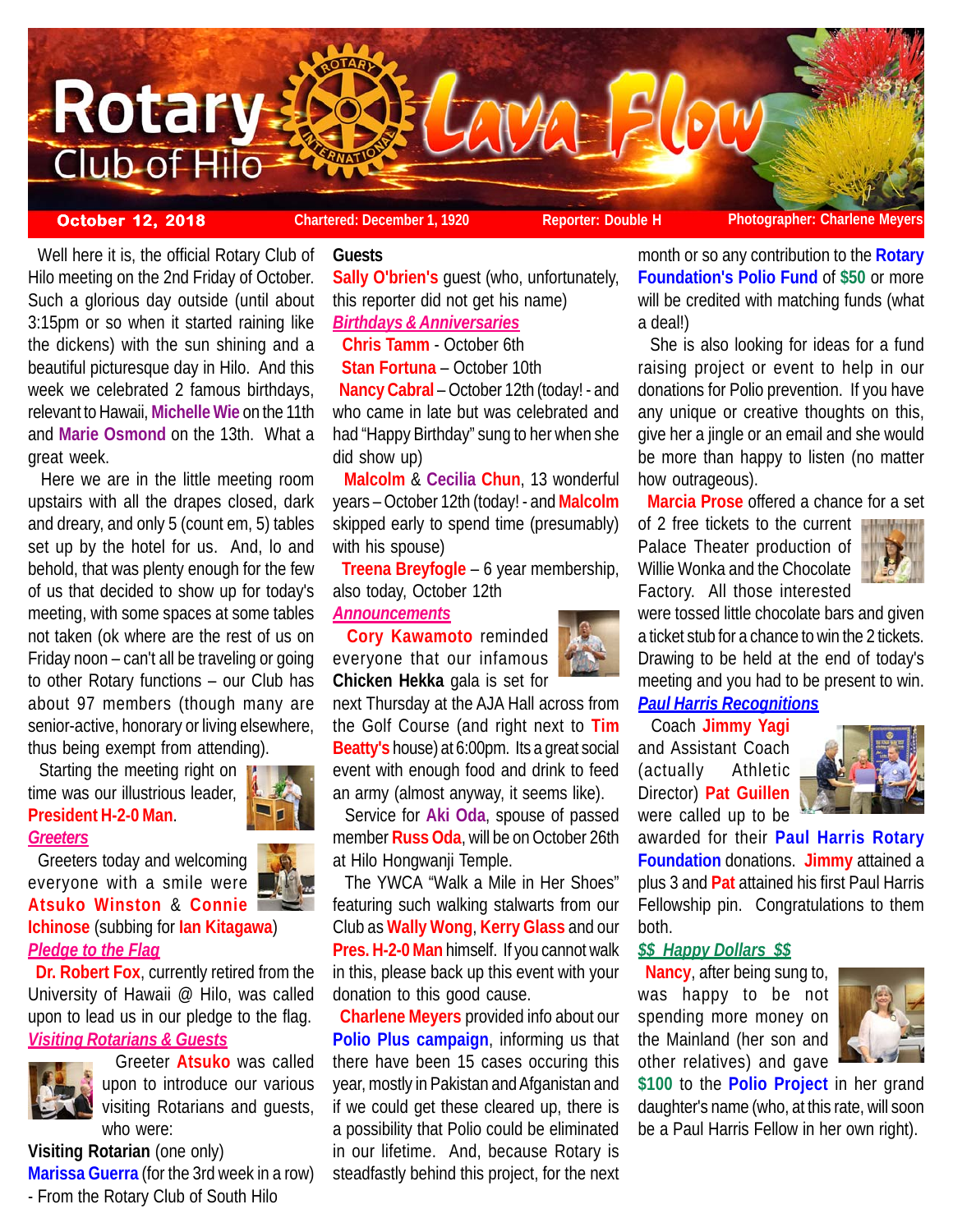# *Birthdays:*

**Maureen Poirier October 3 Chris Tamm** October 5 **Stan Fortuna** October 10 **Nancy Cabral October 12 Brittany Luna** October 13 **Beverly Heikes** October 15 **Tammy Silva** October 15 **Gerard Carter** October 26

#### *Club Anniversary:*

**Biff Kennedy** October 1, 1986 (32) **Randy Hart** October 1, 1989 (29) **Ron Dolan** October 4, 1991 (27) **Gene Tao** October 11, 1985 (33) **Treena Breyfogle** October 12, 2012 (6) **Alan Kusunoki** October 15, 1993 (25) **Dylan Shropshire** October 16, 2015 (3) **Patrick Guillen** October 21, 2016 (2) **Elle Lee** October 21, 2016 (2) **Cowboy Kaneshiro** October 22, 1999 (19)

# *Wedding Anniversary:*

**Malcolm & Cecilia Chun** October 12 (13) **Craig & Linda Shikuma** October 15 (38) **Newton & Roberta Chu October 16 (36) Genie & Jim Phillips** October 17 (1) **Chris & Barbara Tamm** October 26 (50) **Jim & Linda Kennedy October 27 (34)** 

*Announcements:*

**October 26 - Lisa Miura, Real Property Tax Administrator Constitutional Amendment - Senate Bill 2922 November 2 - Ken Miller, First Hawaiian Bank Asset Management**

### *Rotary Club of Hilo Board of Directors* **2018 – 2019:**

- President **Keith Okamoto**
- Past President **Steve Handy**
- President Elect **Anna Liu**
- Vice President **Mitch Dodo**
- Co-Secretary **Treena Breyfogle**
- Co-Secretary **Jan Tanouye**
- Treasurer **Corey Kawamoto**
- Sergeant at Arms – **Genie Phillips**
- Rotary Foundations **Malcolm Chun**
- Membership **Connie Ichinose**
- Public Relations **Marcia Prose**
- International Service **Sally O'Brien**
- Community Service **Wally Wong**
- Vocational Service **Bobby Stivers-Apiki**
- Club Service **Kerry Glass**
- New Generations **Brittany Luna** • Program Chair – **Mike Meyer**
- Attendance Chair **Judy Gibson**
- Lava Flow Chair **Susan Munro**
- Greeters **Cathy Gray**
- **Foundation Chairpersons:**
- Hilo Rotary Club Foundation **Tim Beatty**
- 
- Hawaii Rotary YouthFoundation **Mitchell Dodo**
- Sunao WadaFoundation **Mitchell Dodo**





is his wedding anniversary, his wife was not here and he has to skip out early to be with her. **\$20** to **Polio Plus**.

 **Treena** was big time happy on her Club anniversary today, providing funds to all our various projects - **\$50** to the

YWCA event, **\$20** each to the **3 Rotary Foundations** and **\$500** to **Polio Plus**. WOW!!



 **Atsuko** was happy for **Nancy** celebrating her birthday today, **\$100** to the **Rotary Foundation**.

 **Charlene** matched **Treena's Polio Plus** contribution of **\$500** citing her fabulous trip to the UK.

 **Connie** mentioned that our away member **Cindy Boots** sent in a **\$100** contribution for **Cindy's** B/Day (way back

when) but the letter was originally forwarded to **Connie's** mother, thus the lateness about this news cause **Connie** just got it this week from her mom.

 **Mike Meyer** was **\$20** happy for reaching 5,000 miles on his bike riding so far this year (gads, this reporter gets tired just driving to the grocery store). Good for him.

Both **Biff Kennedy** and **Pres**

**H-2-0 Man** were just happy (sure, why not?), **\$20** each to **Polio Plus**.



# *Guest Speaker*

 **Pres H-2-0 Man** read the bios aloud to us for our 2 speakers today, **Dr. Stacy Haumea**, Doctor of Behavioral Health and her husbank **Desmond Haumea**, Kumu A'o in introducing them to us.

 Their talk to us was to make us aware of Nutritional Healthcare Practices and how to minimize the chances of getting diabetes and how to reduce to effects of it if you have it.

**Dr. Stacy** (tag teaming with **Desmond** in



their presentation) started off with the BMI-23 indexing of how we stand in possibly getting diabetes (Body Mass Index of comparing height to weight and anything over a reading of 23 increases the odds of getting diabetes). The obvious ways of attaining a reading of 23 or less is to lose weight, exercise more and eat right (things we weren't aware of, right?) The diabetes risk assestment increases from the lack of doing those 3 things along with emotional stress (from various activities and life factors).



**BE THE INSPIRATION**